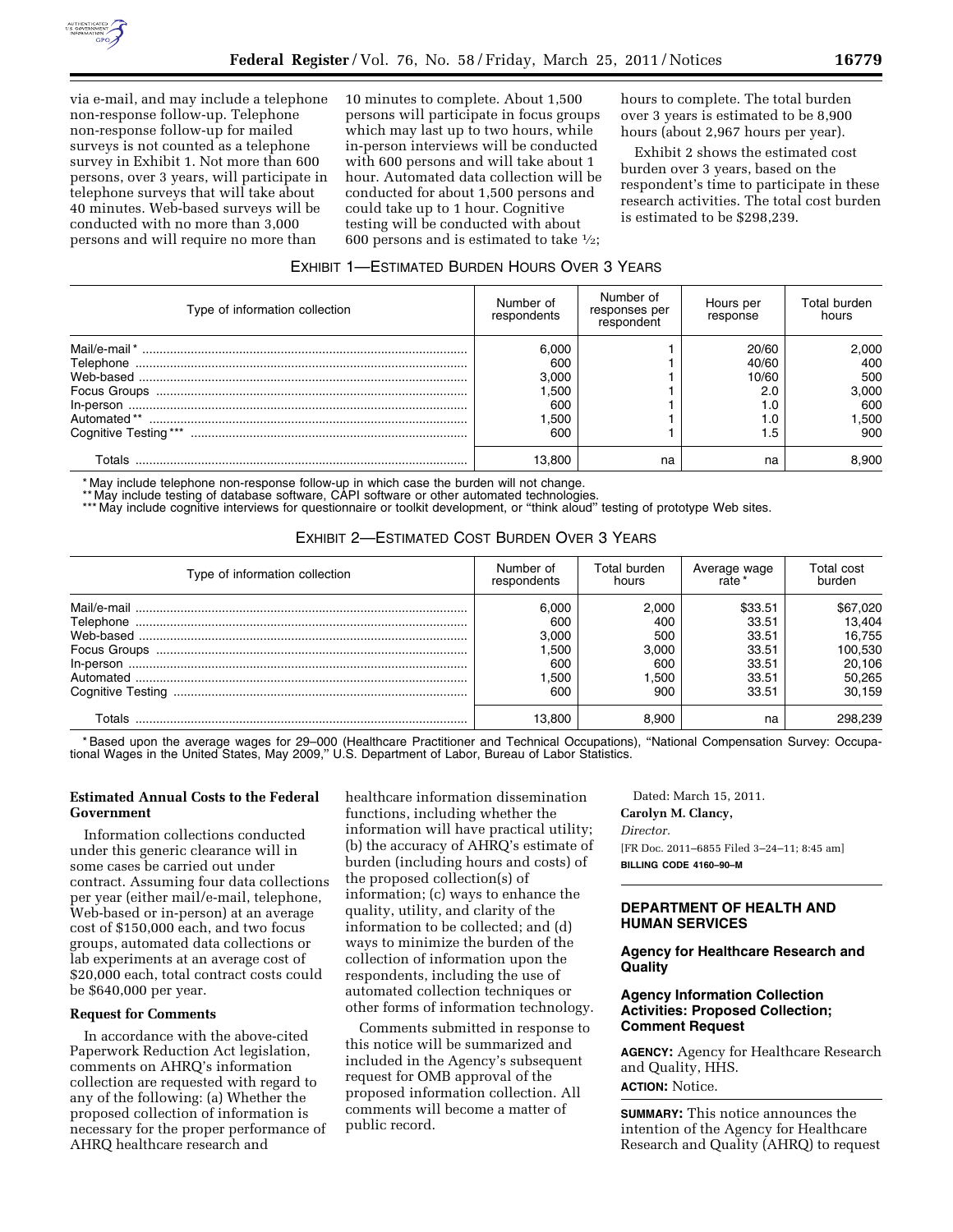that the Office of Management and Budget (OMB) approve the proposed information collection project: ''Connecting Primary Care Practices with Hard-to-Reach Adolescent Populations.'' In accordance with the Paperwork Reduction Act, 44 U.S.C. 3501–3521, AHRQ invites the public to comment on this proposed information collection.

This proposed information collection was previously published in the **Federal Register** on January 13th, 2011 and allowed 60 days for public comment. No comments were received. The purpose of this notice is to allow an additional 30 days for public comment.

**DATES:** Comments on this notice must be received by April 25, 2011.

**ADDRESSES:** Written comments should be submitted to: AHRQ's OMB Desk Officer by fax at (202) 395–6974 (*attention:* AHRQ's desk officer) or by email at *0IRA*\_*[submission@omb.eop.gov](mailto:0IRA_submission@omb.eop.gov)*  (attention: AHRQ's desk officer).

Copies of the proposed collection plans, data collection instruments, and specific details on the estimated burden can be obtained from the AHRQ Reports Clearance Officer.

#### **FOR FURTHER INFORMATION CONTACT:**

Doris Lefkowitz, AHRQ Reports Clearance Officer, (301) 427–1477, or by e-mail at

*[doris.lefkowitz@AHRQ.hhs.gov.](mailto:doris.lefkowitz@AHRQ.hhs.gov)* 

## **SUPPLEMENTARY INFORMATION:**

## **Proposed Project**

## *Connecting Primary Care Practices With Hard-to-Reach Adolescent Populations*

The overall goal of this exploratory project is to improve the quality of adolescent health care. The project will address suboptimal adolescent care with respect to health risk behaviors, which can have serious health consequences. In particular, failure to address health risk behaviors among adolescents (*e.g.,*  smoking, substance abuse, poor diets, physical inactivity, and high-risk sexual behavior) contributes significantly to increased morbidity and mortality. Adolescents (11–17 years of age) constitute 17% of the population of the U.S., but they are responsible for only 7% of medical office visits. As a result, primary care providers have relatively less opportunity to evaluate and counsel adolescents in their offices than most other patients. Even when adolescents receive routine health care, open communication with their health care providers may be problematic. A national survey found that the majority of adolescent boys and girls in the U.S. report at least 1 of 8 potential health risks, but most (63%) had not spoken to their doctor about any of

these (Klein & Wilson, 2002). Improved engagement and communication between adolescents and their primary care providers could increase the likelihood that effective preventive services and health care are provided. It could also improve the efficiency of health care services for adolescents, in terms of appointments kept and adherence to recommended screening or treatment recommendations.

Technological interventions to improve care may be particularly appropriate for adolescents, since they are typically the early adopters of new technology (Skinner, Biscope, Poland, & Goldberg, 2003). Use of in-office electronic screeners before appointments has proven useful (Olson, Gaffney, Lee, &Starr 2008; Salerno, 2008; Yi, Martyn, Salerno, & Darling-Fisher,). Outside of the office, youth have increasingly turned to the internet for health-related information, and have also rapidly adopted mobile technology (Lenhart. Line, Campbell. & Purcell, 2010) and social media (Lenhart, Purcell, Smith& Zickuhr, 2010). Health plans (*e.g.,* Kaiser Permanente) and practices (Hawn, 2009) have conducted early work in applying patient-centered web and mobile technologies. These projects have included interventions to decrease patient no-show rates, increase the use of sunscreen, and engage adolescents in diabetes management. Much work remains to be done, however, in understanding how primary care practices can best embrace advances in communications and information technology to improve health outcomes for adolescent patients.

This project has the following goals:

(1) Explore the benefits of supplementing an electronic in-office pre-visit screener with a set of Web technologies for adolescent outreach and engagement outside of office visits.

a. The Rapid Assessment for Adolescent Preventive Services© (RAAPS), as described below, will be used for in-office pre-visit screening.

b. The Web technologies will include (i) a Web page for more static content such as information about practices and health-related commentary from practice clinicians and staff, (ii) a Facebook page for social interaction about health topics including topical content that will engage adolescents in conversations about general, not personal, health behaviors and encouraging youth to discuss these issues with their primary care practitioners at clinic visits, and (iii) a Twitter site that will allow youth to use mobile phones with text messaging to subscribe to Facebook posts.

(2) Increase adolescent visits to primary care and identification of health risks during visits.

(3) Promote healthier behavior in four domains: (1) Diet, (2) physical activity, (3) substance abuse (smoking, alcohol, and use of other recreational drugs), and (4) sexual health.

(4) Develop a manual of best practices for these components in primary care.

This study is being conducted by AHRQ through its contractor, State Network of Colorado Ambulatory Practices and Partners (SNOCAP–USA), a practice-based research network (PBRN) based at the University of Colorado Denver, pursuant to AHRQ's statutory authority to conduct and support research on healthcare and on systems for the delivery of such care, including activities with respect to the quality, effectiveness, efficiency, appropriateness and value of healthcare services and with respect to clinical practice, including primary care and practice-oriented research. 42 U.S.C.  $299a(a)(1)$  and  $(4)$ .

#### **Method of Collection**

This project will be conducted in four primary care practice sites that have a substantial number of adolescent patients. The following activities and data collections will be implemented:

(1) RAAPS questionnaire. Practices will use the 21-item RAAPS questionnaire for in-office pre-visit screening. RAAPS was developed by the University of Michigan Regional Alliance for Healthy Schools to elicit information about risky adolescent behaviors that should be addressed, but often are missed, in primary care. It is available in both paper and online forms; the latter will be used in this project. The primary purpose of the RAAPS questionnaire is to improve clinical recognition of risky behaviors so that personal counseling may be provided.

(2) Process measures for web technologies. For each of the web technologies used (the web page, Facebook page, and Twitter site), data on the number of unique visitors, the frequency of their visits, and their activities (e.g. whether they create a new post or ''like'' postings) will be obtained by the research team. These data will not include personally identifiable information (e.g. the user's username, birth date, IP address, etc.). OMB clearance is not required for this data collection.

(3) Extraction of medical record data. Staff members at each practice will use their clinical information systems to extract medical record data for use by the research team. Data to be extracted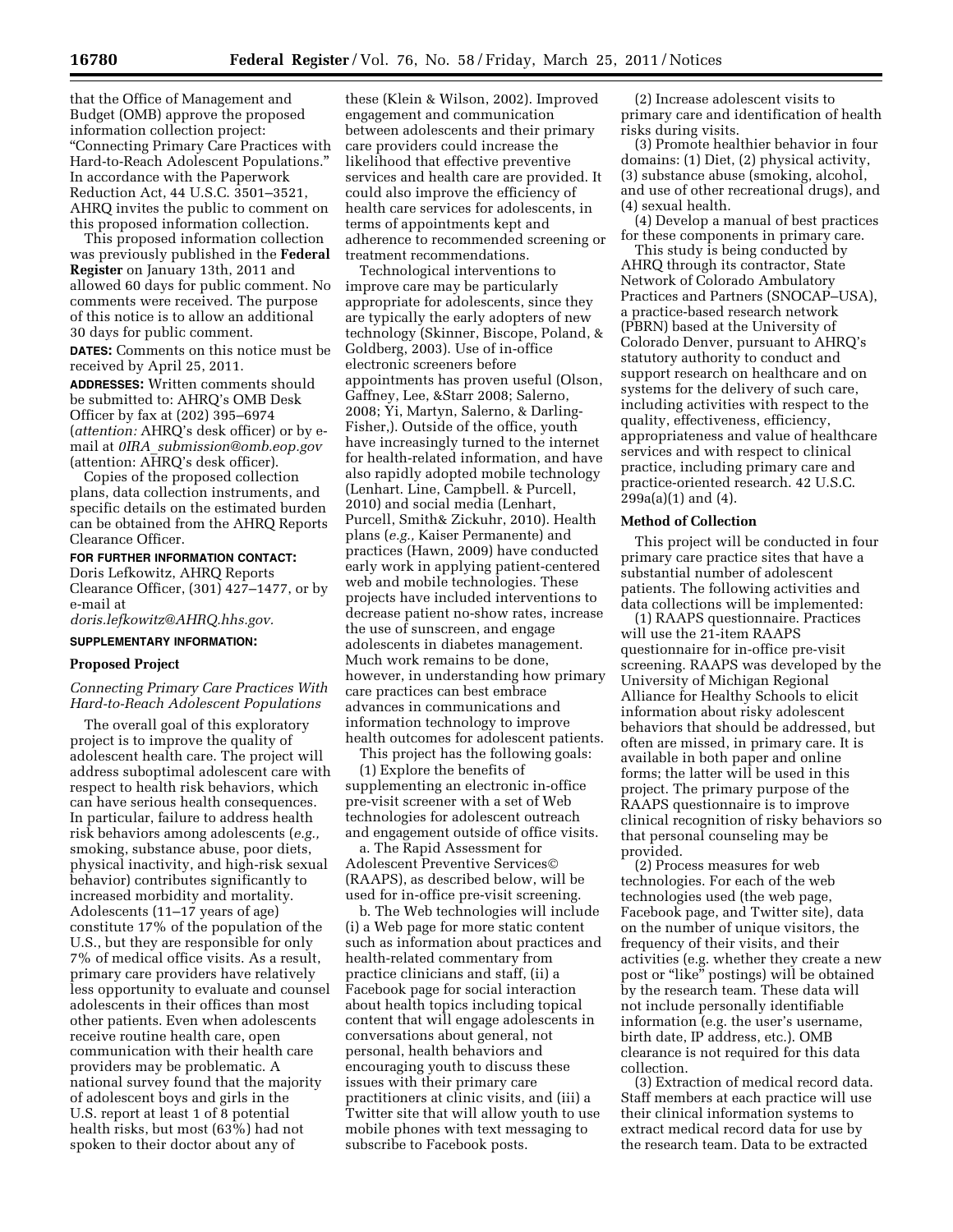consist of (a) Contact information for patients seen in the 18 months prior to the start date for implementation of RAAPS and the web technologies. This is the sample frame for the adolescent behavior and communication survey. These data will be used by the project staff to prepare the recruitment mailings. (b) Clinic notes for adolescents seen in the 12 months prior to implementation start date and for adolescents seen in the 12 months following the implementation start date. Clinic notes will be made accessible either by pulling paper charts or printing notes from electronic medical records. The notes will be reviewed and abstracted by the research team to assess whether the intervention had the intended effect of increasing adolescent visits to primary care and the identification of potential health risks during visits.

(4) Consent-assent form. This is used to obtain consent from the parent or guardian and assent from the adolescent to participate in the adolescent behavior and communication survey.

(5) Adolescent behavior and communication survey. A questionnaire (by mail, with an online option) will be administered twice to adolescent patients for whom consent-assent has been obtained: Once at baseline and again six months after the intervention. The purpose of this survey is to measure the adolescent's level of comfort with discussing their health with their clinician and their level of satisfaction with their medical care, and to see how this changes after the intervention.

(6) Post-visit satisfaction survey. Practices will provide adolescents with a brief, post-card sized anonymous questionnaire at every office visit during the study period. The purpose is to assess the perceived utility of the RAAPS questionnaire, and whether the visit was related to the project's web technologies.

(7) Adolescent focus groups. Eight adolescents (two from each practice) will provide feedback on the web page, Facebook, and Twitter pages. There will be one in-person group meeting preimplementation, followed by a series of 3 additional asynchronous group discussions conducted via the web at three-month intervals. These provide a process for user-centered design and refinement of the of web technologies.

(8) Adolescent ''think-aloud'' sessions. These sessions, which will be conducted near the end of the study period, will involve a set of eight adolescent patients (two from each practice) that did not participate in the focus groups. Subjects will come to the practice for individual sessions in which they will be asked to say aloud what they are thinking about the web technologies as they navigate them as they typically would. The purpose is to assess the perceived utility of the components of the web, Facebook, and Twitter pages.

(9) Clinician semi-structured interviews. At each site, individual interviews will be conducted with two clinicians (eight clinicians total). The purpose is to assess clinician perceptions of the effects of the RAAPS questionnaire and the web technologies on the clinical encounter and the care they provide.

(10) Administrator-staff semistructured interviews. At each site, semi-structured interviews will be conducted with the practice manager and a front-desk staff member. The purpose is to assess the effect of the interventions on the check in process and other business processes.

(11) Semi-structured interviews for the draft manual. The draft manual of best practices in primary care for adoption of web and assessment technologies (such as the RAAPS questionnaire) developed by the research team will be sent to the practice manager and the practice director (lead clinician) of each site. Their feedback will be solicited by telephone roughly two weeks later. This "member checking" enhances the validity of the manual's conclusions and recommendations.

The results from this exploratory project will be used to inform development of a manual to assist primary care practices in adopting interventions to improve the effectiveness of their outreach to and interactions with adolescent patients. In addition, information collected in the RAAPS questionnaire may be used by clinicians to improve clinical care.

#### **Estimated Annual Respondent Burden**

Exhibit 1 shows the estimated annualized burden hours for the respondents' time to participate in this research. Among the 776 adolescent patients across the 4 participating practices, 310 are expected to complete the RAAPS questionnaire, which takes about 12 minutes to complete, at each office visit (on average there will be an estimated 1.25 office visits per patient). Practice staff members will perform the extraction of medical record data preimplementation, and again postimplementation, for 50 patients. This task is estimated to require 4 hours per practice (slightly less than 5 minutes per patient record).

The consent-assent form for participation in the adolescent behavior and communication survey will be sent to the homes of all adolescents in the practice's panels. The estimated average time for reading and responding to the form is 15 minutes. The adolescent behavior and communication survey will be completed twice, pre and post intervention, by 186 adolescent patients and requires 15 minutes to complete. The post-visit satisfaction survey will be completed by each of the 310 participating adolescent patients after each office visit and will take 1 minute to complete.

A series of four focus groups will be held with 8 adolescent patients over the course of the study period with each session lasting about 1.5 hours. In addition to the focus groups one ''think aloud'' session will be held with a group of 8 adolescent patients and will also take 1.5 hours.

Feedback from the practice staff and the clinicians will be obtained through 3 different semi-structured interviews. Two staff members from each of the 4 practices will participate in these interviews. The clinician and administrator-staff semi-structured interviews will each last 30 minutes. Semi-structured interviews for the draft manual will require about one hour total (30 minutes to review the manual and 30 minutes to participate in the interview). The total annualized burden is estimated to be 479 hours.

Exhibit 2 shows the estimated annualized cost burden associated with the respondents' time to participate in this research. The total annual cost burden is estimated to be \$7,980.

| Exhibit 1—Estimated Annualized Burden Hours |
|---------------------------------------------|
|---------------------------------------------|

| Activity/data collection | Number of<br>respondents | Number of<br>responses per<br>respondent | Hours per<br>response | Total<br>burden<br>hours |
|--------------------------|--------------------------|------------------------------------------|-----------------------|--------------------------|
|                          | 310                      | .25                                      | 12/60<br>Δ            | 78<br>32                 |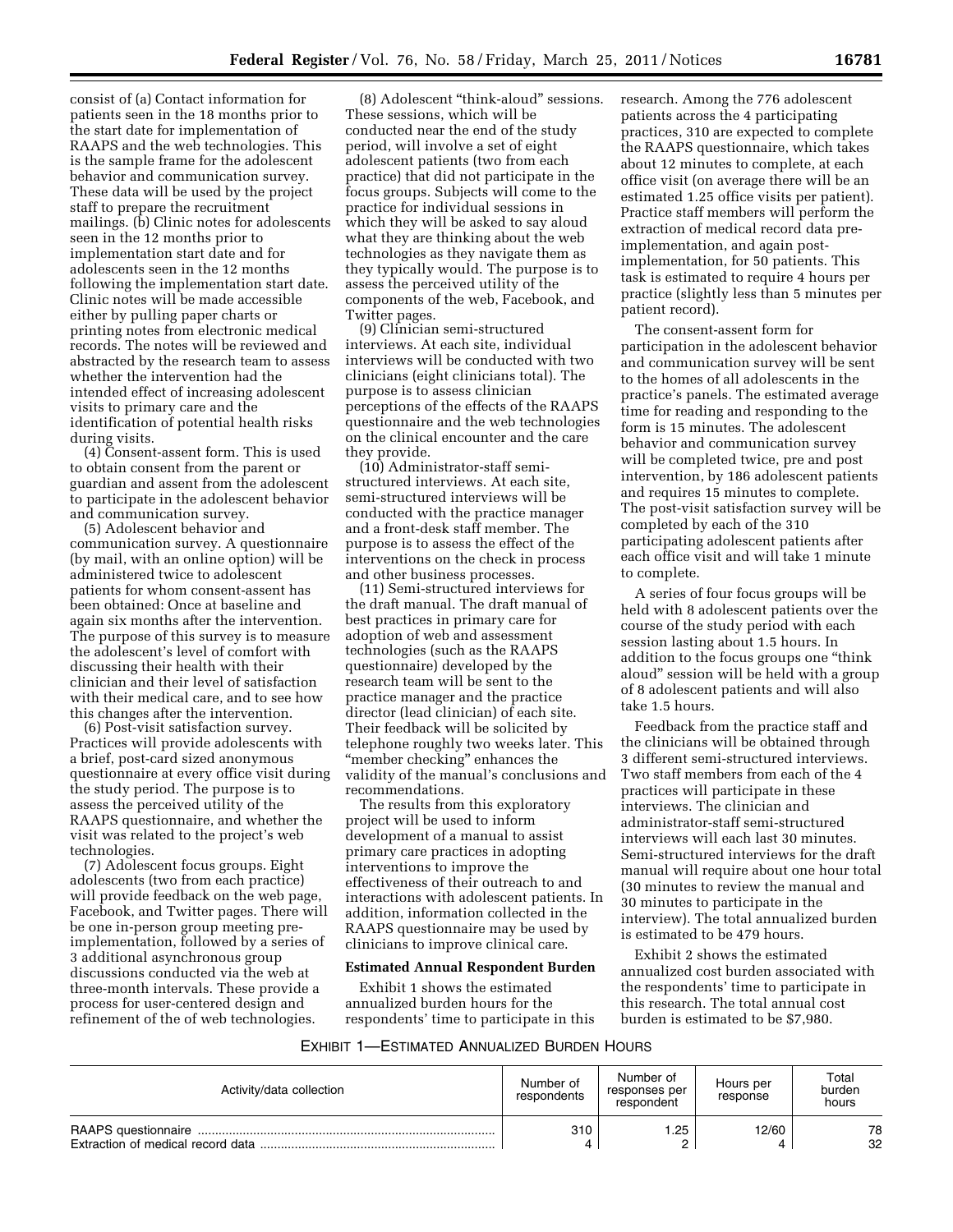| Activity/data collection | Number of<br>respondents | Number of<br>responses per<br>respondent | Hours per<br>response | Total<br>burden<br>hours |
|--------------------------|--------------------------|------------------------------------------|-----------------------|--------------------------|
|                          | 776                      |                                          | 15/60                 | 194                      |
|                          | 186                      |                                          | 15/60                 | 93                       |
|                          | 310                      | 1.25                                     | 1/60                  | 6                        |
|                          |                          |                                          | 1.5                   | 48                       |
|                          |                          |                                          | 5. ،                  | 12                       |
|                          |                          |                                          | 30/60                 |                          |
|                          |                          |                                          | 30/60                 |                          |
|                          |                          |                                          |                       |                          |
| Total                    | 1.614                    | na                                       | na                    | 479                      |

# EXHIBIT 1—ESTIMATED ANNUALIZED BURDEN HOURS—Continued

# EXHIBIT 2—ESTIMATED ANNUALIZED COST BURDEN

| Activity/data collection cost | Number of<br>respondents | Total<br>burden<br>hours | Average hour-<br>ly wage rate <sup>1</sup> | Total<br>burden |
|-------------------------------|--------------------------|--------------------------|--------------------------------------------|-----------------|
|                               | 310                      | 78                       | $2$ \$9.01                                 | \$703           |
|                               |                          | 32                       | 318.15                                     | 581             |
|                               | 776                      | 194                      | 422.11                                     | 4.289           |
|                               | 186                      | 93                       | 29.01                                      | 838             |
|                               | 310                      | 6                        | 29.01                                      | 54              |
|                               |                          | 48                       | 29.01                                      | 432             |
|                               |                          | 12                       | 29.01                                      | 108             |
|                               |                          |                          | 584.53                                     | 338             |
|                               |                          |                          | 629.63                                     | 119             |
|                               |                          | 8                        | 764.75                                     | 518             |
|                               | 1.614                    | 479                      | na                                         | 7.980           |

1 Mean hourly and wage costs for Colorado were derived from the Bureau of Labor and Statistics National Compensation Survey for May 2009

(*http://www.bls.gov/oes/current/oes*\_*co.htm*[\). 2](http://www.bls.gov/oes/current/oes_co.htm) Hourly rate for an entry level worker (occupation code 35–0000) estimates the cost of time for adolescents, although many will not be employed.<br><sup>3</sup> Hourly rate for medical records and health information technician (29–2071).<br><sup>3</sup> Hourly rate for medical records and health information technician (29–2071).

<sup>3</sup> Hourly rate for medical records and health information technician (29–2071).

4 Hourly rate for the mean for all occupations (00–0000) estimates the cost of time for the parent or guardian of the adolescent.

5Average of hourly rates for a family medicine practitioner (29–1062) and a general internist (29–1063).

6 Average of (1) the hourly rate for a medical and health services manager (11–9111) and (2) the average of the hourly rates for a receptionist (43–4171) and a medical assistant (31–9092).<br>7 Average of (1) the hourly rate for a medical and health services manager (11–9110) and (2) the average of the hourly rates for a family medi-

cine practitioner (29–1062) and a general internist (29–1063).

# **Estimated Annual Costs to the Federal Government**

Exhibit 3 shows the estimated total and annualized cost to the Federal Government for conducting this

research. These estimates include the costs associated with the project such as the preparation of survey administration procedures, labor costs, administrative expenses, costs associated with copying, postage, and telephone expenses, data

management and analysis, and preparation of final reports. The annualized and total costs are identical since the data collection period will last for one year. The total cost is estimated to be \$436,524.

# EXHIBIT 3—ESTIMATED TOTAL AND ANNUALIZED COST

| Cost component | Total cost | Annualized<br>cost |
|----------------|------------|--------------------|
|                | \$72.364   | \$72.364           |
|                | 48.904     | 48.904             |
|                | 73.937     | 73 937             |
|                | 21.890     | 21.890             |
|                | 75.733     | 75.733             |
|                | 143.696    | 143.696            |
|                | 136 524    | 436.524            |

## **Request for Comments**

In accordance with the Paperwork Reduction Act, comments on AHRQs information collection are requested with regard to any of the following: (a) Whether the proposed collection of

information is necessary for the proper performance of AHRQ healthcare research and healthcare information